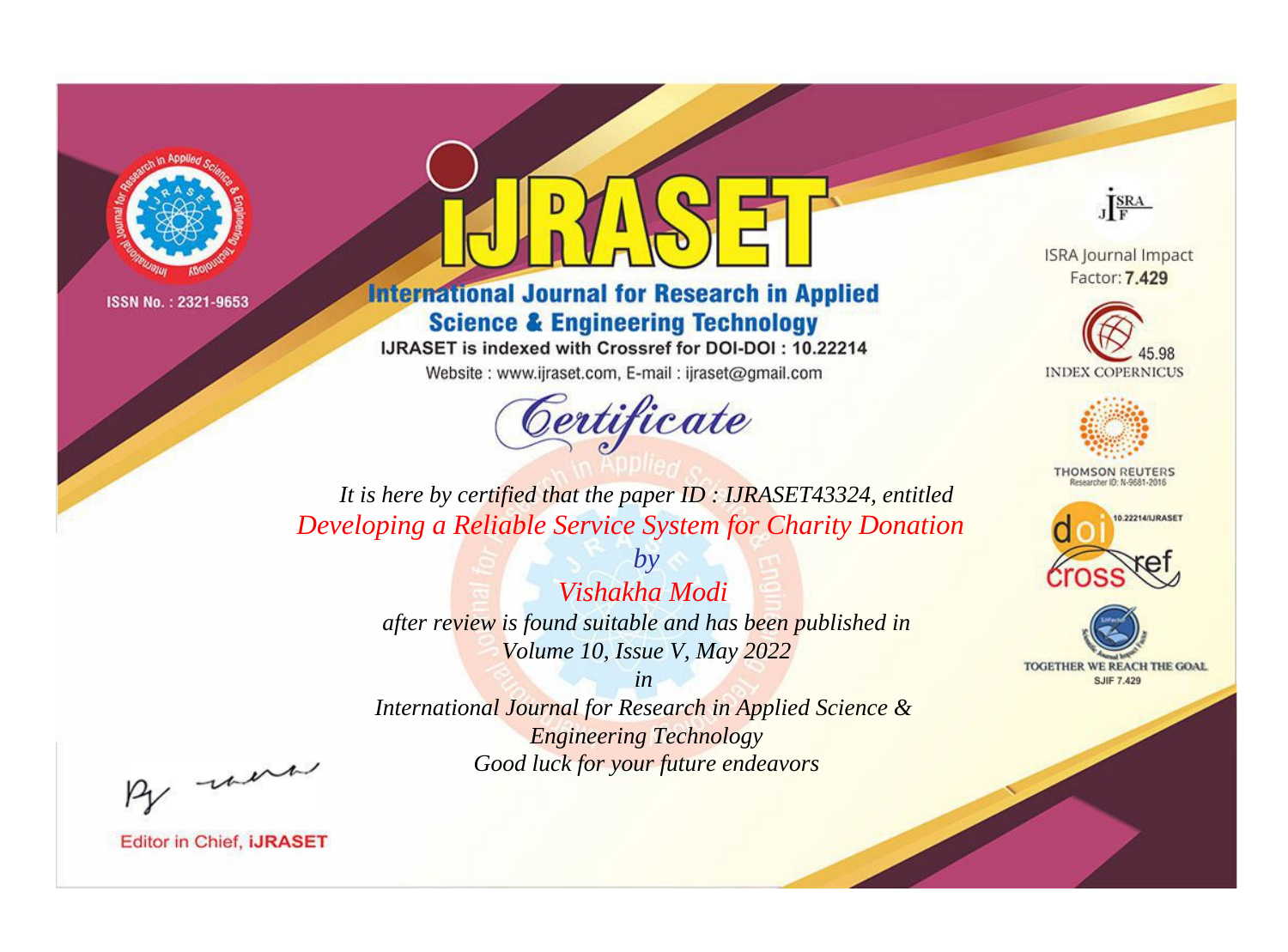



**International Journal for Research in Applied Science & Engineering Technology** 

IJRASET is indexed with Crossref for DOI-DOI: 10.22214

Website: www.ijraset.com, E-mail: ijraset@gmail.com



JERA

**ISRA Journal Impact** Factor: 7.429





**THOMSON REUTERS** 



TOGETHER WE REACH THE GOAL **SJIF 7.429** 

*It is here by certified that the paper ID : IJRASET43324, entitled Developing a Reliable Service System for Charity Donation*

> *by Prof. R. M. Kawale after review is found suitable and has been published in Volume 10, Issue V, May 2022*

> > *in*

*International Journal for Research in Applied Science & Engineering Technology Good luck for your future endeavors*

By morn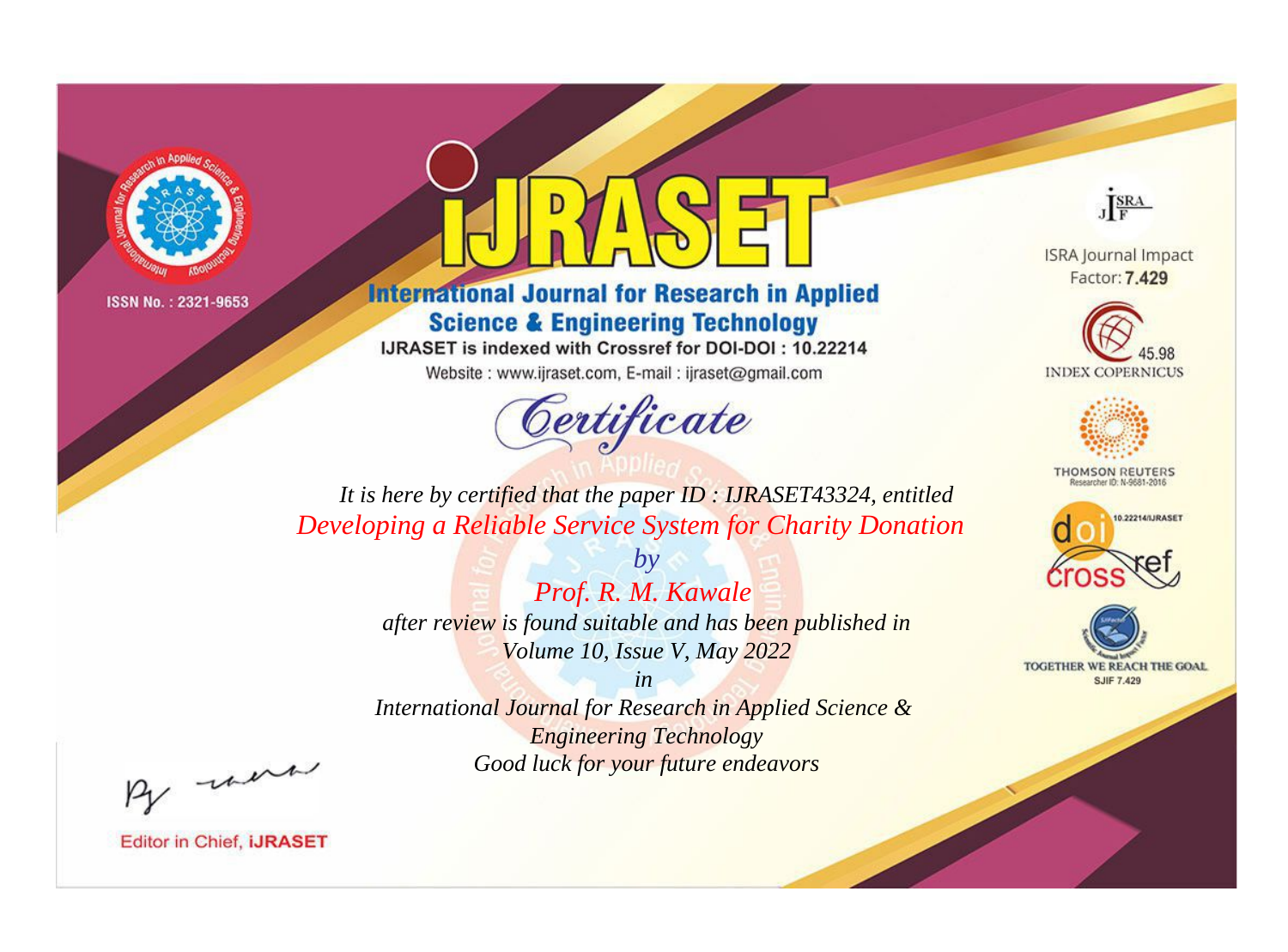

## **International Journal for Research in Applied Science & Engineering Technology**

IJRASET is indexed with Crossref for DOI-DOI: 10.22214

Website: www.ijraset.com, E-mail: ijraset@gmail.com

## Certificate



**ISRA Journal Impact** Factor: 7.429





**THOMSON REUTERS** 



TOGETHER WE REACH THE GOAL **SJIF 7.429** 

It is here by certified that the paper ID: IJRASET43324, entitled Developing a Reliable Service System for Charity Donation

> $b\nu$ Swapnali Salunkhe after review is found suitable and has been published in Volume 10, Issue V, May 2022

 $in$ International Journal for Research in Applied Science & **Engineering Technology** Good luck for your future endeavors

By morn